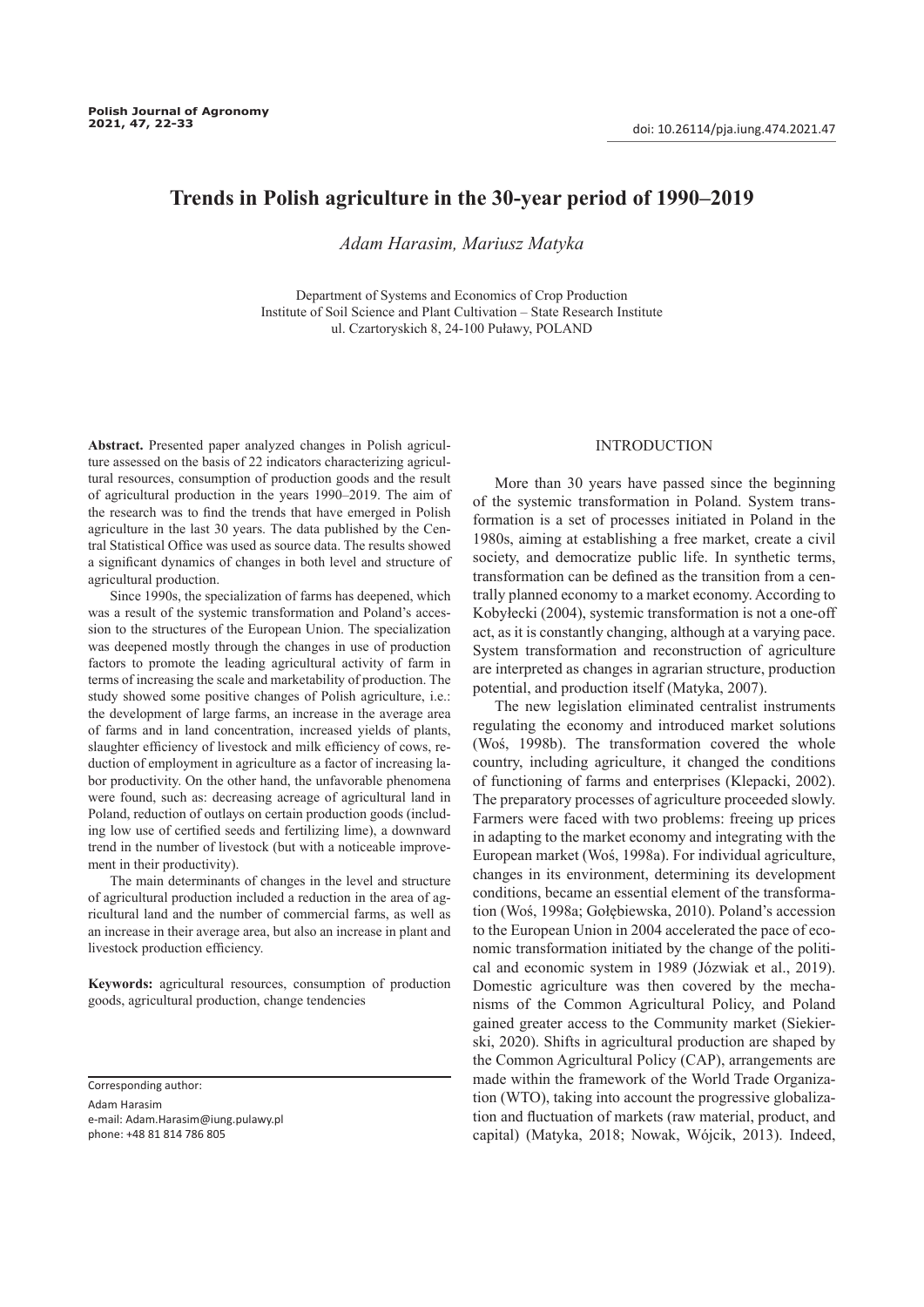changes in agricultural production are also caused by other factors, e.g., climate change, progress, innovations.

To date, assessments of the changes that have taken place in agriculture have covered periods of several or more than a dozen years (Domańska, Nowak, 2013; Dzun, 2004; Józwiak et al., 2019; Klepacki, 2002; Matyka, 2018; Woś, 1998 a b; Ziętara, 2003). However, the 30-year period provides a basis for a more comprehensive assessment of trends in Polish agriculture.

The paper aimed to identify the trends occurring in Polish agriculture between 1990 and 2019.

## MATERIALS AND METHODS

The basic source material was the Central Statistical Office (GUS 1990-2019) data on agricultural resources, consumption of production goods in agriculture, and agricultural production results from 1990 to 2019. The research period was conventionally divided into three 10 year sub-periods:

- system transformation (1990–1999),
- $-$  transition stage (2000–2009),
- relative market stabilisation (2010–2019).

Furthermore, values of particular indicators characterising changes in the 30 years were presented graphically to determine agriculture trends. In total, 22 indicators were applied to assess changes that have taken place in agriculture, 6 of which characterise the resources of production factors in agriculture (Table 1) and the consumption of production goods (Table 2) and 10 concerning agricultural output (Table 3). Agricultural production factors include mainly land, living labour, and capital (technical equipment), and their resources are quantitatively and qualitatively specific. For cereals, as the largest, in terms of area, group of plants in sowings on arable land in the country, correlation calculations were performed considering more essential factors.

The indicators chosen to make the assessment of changes in agriculture in this study were based on calculation methodology that was unchanged over the whole research

period(1990–2019) thus assuring the comparability of the results. The results are presented in tables for 10-year periods and trend charts for 30-year periods. However, due to variability in calculation methods, several other interesting indicators were not used in the study.

#### RESULTS

#### **Agricultural factor resources**

The utilized agricultural area in Poland has been decreasing during the 30-year period: in 2010–2019 was lower by 21% compared to the one occurring at the beginning of the system transformation (1990–1999) (Table 1). The rate of total utilized agricultural area loss in Poland was higher than the one assumed by Krasowicz and Kuś (2010) in their forecast for 2020. According to the prognosis, in 2020, the agricultural area could amount to 15 600 ha, i.e., by 6% more than was found on average in the last 10-year period 2010–2019 (14 720 ha); (Table 1). A clear downward trend in the total area of agricultural land occurred, while the total area of individual farms with an area above 1 ha changed only slightly, without a clear trend (Fig. 1). Decreases in the area of agricultural land have been more pronounced since 2002. The increase in areas allocated for non-agricultural purposes, mainly for buildings, is related to the intensive development of the economy and investments financed by European Union funds (Kowalik, 2017). On average, each year, over 180 thousand ha<sup>-1</sup> of UAA were lost from agricultural use (Fig. 1), allocated for other purposes, such as building infrastructure (residential and industrial) and roads. In the analyzed period, the number of individual farms decreased (Table 1), and simultaneously, the average area of a farm increased. The above is confirmed by opposite solid trends: the decrease in the number of farms and the increase in their average area (Fig. 2). In the last 10 years, the number of farms was 31% lower than at the beginning of the system transformation, and at the same time, their average surface area increased by 42% (Table 1). An increase in the number of farms with

Table 1. Changes in agricultural resources in Poland.

|                                                                                          | 10-year periods                          |                                     |                                                     |  |
|------------------------------------------------------------------------------------------|------------------------------------------|-------------------------------------|-----------------------------------------------------|--|
| Resource of agriculture                                                                  | system transformation<br>$(1990 - 1999)$ | transient period<br>$(2000 - 2009)$ | relative market<br>stabilization<br>$(2010 - 2019)$ |  |
| 1. Agricultural area – UAA [thous. ha]                                                   | 18578                                    | 16651                               | 14720                                               |  |
| 2. Area of private farms exceeding 1 ha of UAA [thous. ha]                               | 13649                                    | 13881                               | 13396                                               |  |
| 3. Number of private farms exceeding 1 ha of agricultural<br>$land > 1$ ha UAA [thous.]  | 2056                                     | 1838                                | 1411                                                |  |
| 4. Average area of private farms exceeding 1 ha of UAA [ha]                              | 67                                       | 76                                  | 95                                                  |  |
| 5. Agriculture employment [persons per 100 ha UAA]                                       | 22.7                                     | 16 1                                | 15.8                                                |  |
| 6. Gross value of fixed assets in agriculture and forestry<br>[PLN ha <sup>-1</sup> UAA] | 5167                                     | 6864                                | 9389                                                |  |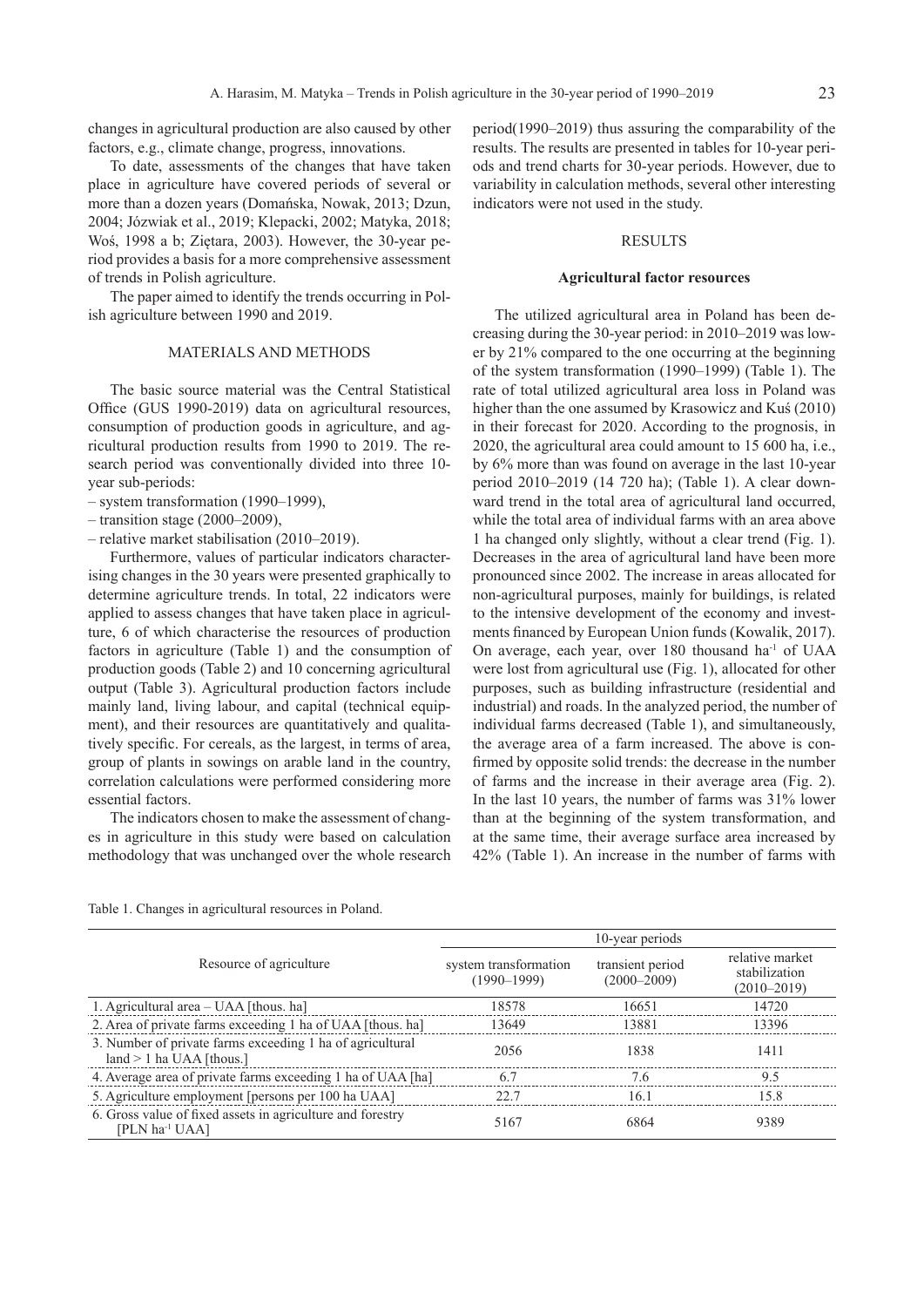

Figure 1. Changes in the total utilized agricultural area in Poland [thousand ha] and the utilized agricultural area in individual farms with an area of >1 ha of UAA [thousand ha].



Figure 2. Changes in the number of individual farms of the area > 1 ha [thousand] and the average area of individual farms of the area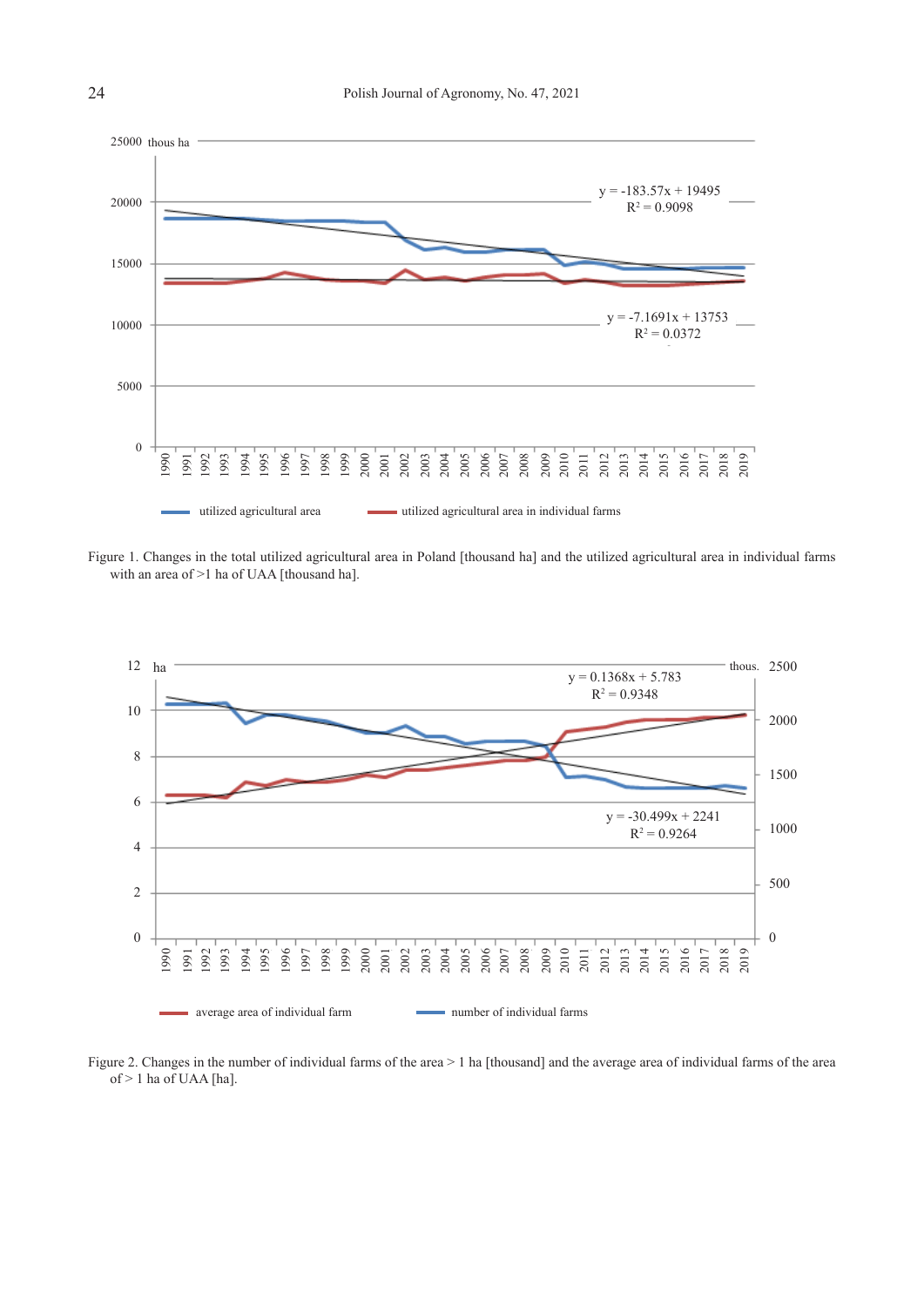

a larger area should be emphasised (Dzun, 2004). The most dynamically developing area group were large individual farms with 100 ha and more of arable land. The number of non-specialised and mixed farms decreased the most, while the number of those focused on livestock production dropped to a lesser extent (Józwiak et al., 2019). On average, the number of individual farms with an area of more than 1 ha of arable land declined annually by 30 thousand, and at the same time, there was an upward trend in the area of the same group of farms at a rate of 0.14 ha UAA year-1 (Fig. 2). Employment in agriculture in 2000–2019 was significantly reduced from about 23 to 16 persons/100 ha UAA, indicating that it decreased by about 30%. However, compared to other EU countries, labour resources in Polish agriculture are particularly large (Ziętara et al., 2021). An apparent reduction in employment occurred after 2002 (Fig. 3), while the gross value of fixed assets in agriculture and forestry showed a reasonably even upward trend. Moreover, progress in the technical equipment of farms occurred, as confirmed by the tendency to increase the number of machines and tools (Dzun, 2004). Over the years, both the number of tractors in agriculture and their power increased. In the first period of systemic transformation, the average power of agricultural tractors amounted to 31 kW; in the transition stage, it grew to 38 kW, while in the last 10 years (evaluation based on a 3-year study), it increased from 38 to 45 kW (GUS 2010, 2013, 2016).

Similar assessments of indicators characterising agricultural resources were presented by other authors (Domańska, Nowak, 2013; Dzun, 2004; Zegar, 2009; Ziętara et al., 2021). An improvement in the farms' area structure is noticeable, increasing their area and production scale (Ziętara et al., 2021). The predominant way of expanding the production scale in farms is to increase their size by purchasing or leasing land (Ziętara et al., 2021). A significant share in the transformation of the farms' area structure was using land from the former state-owned sector (mainly former state farms) to create new and expand existing individual farms (Zegar, 2009). The productive sector of state farms was almost wholly liquidated (Dzun, 2004). Zegar's (2019) forecast shows that in the transformation of family farms, mainly oriented to market production, by 2030, it is expected to reduce their number by 36% and increase their area by about 50%.

#### **Consumption of production goods**

The use of inputs in agriculture was determined by the consumption of mineral fertilisers (N, P, K, Ca), the sales of certified cereal seed, and the consumption of plant protection products (Table 2, Fig. 4 and 5).

At present, it isn't easy to imagine farming without mineral fertilisers, an essential yield-creating factor. The level of mineral fertilisation at the beginning of the system transformation in 1990 and 1991 declined rapidly, while since 1992 it has been systematically increasing concerning nitrogen consumption (a robust upward trend of  $1.3 \text{ kg N}$  ha<sup>-1</sup> per year) and decreasing for lime fertilisation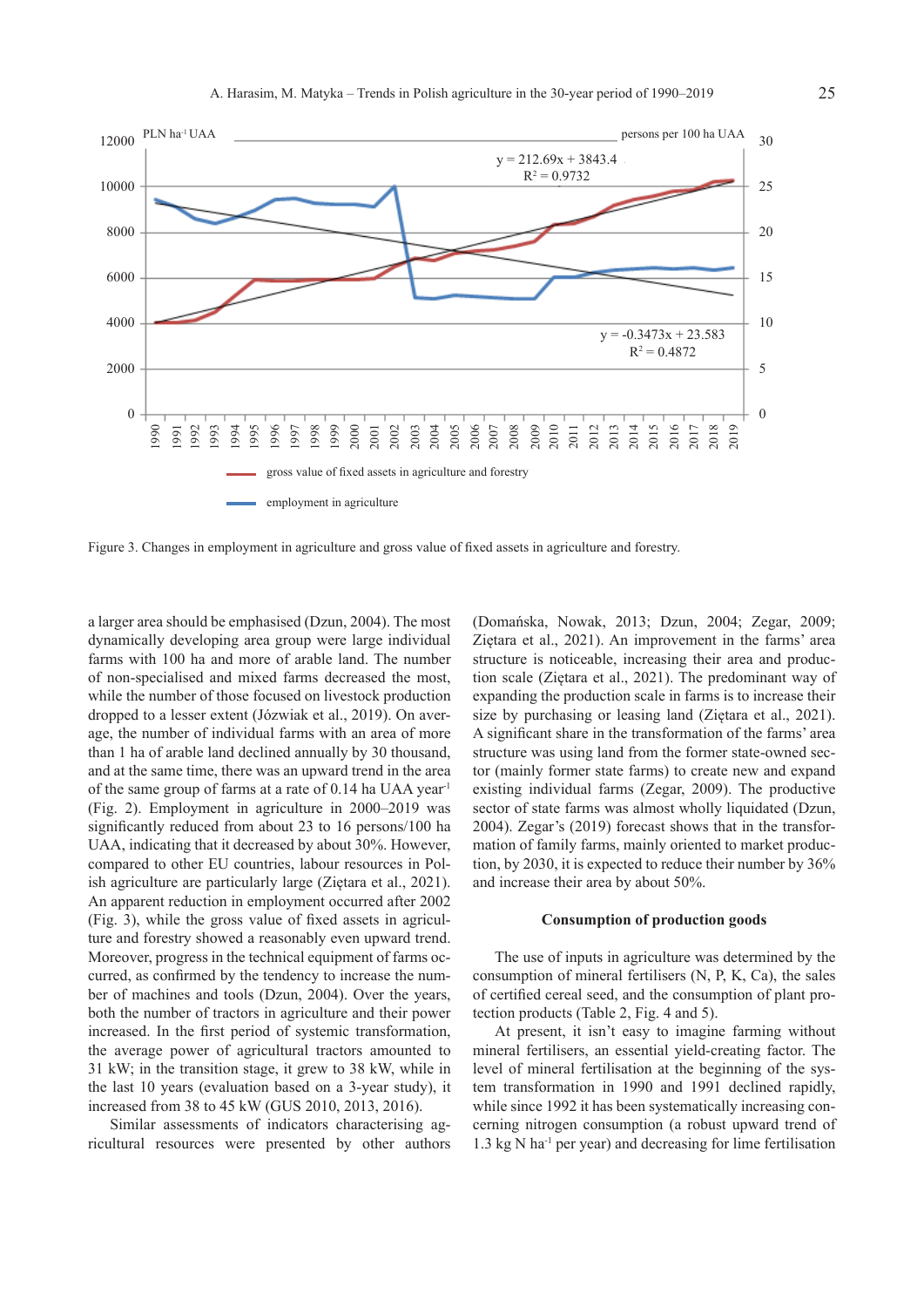|                                                                                   | 10-year periods                          |                                     |                                                     |  |
|-----------------------------------------------------------------------------------|------------------------------------------|-------------------------------------|-----------------------------------------------------|--|
| Consumption of production goods                                                   | system transformation<br>$(1990 - 1999)$ | transient period<br>$(2000 - 2009)$ | relative market<br>stabilization<br>$(2010 - 2019)$ |  |
| 1. Consumption of mineral fertilizers (kg ha <sup>-1</sup> AL):                   |                                          |                                     |                                                     |  |
| N                                                                                 | 46.5                                     | 52.3                                | 73.8                                                |  |
| $P_2O_5$                                                                          | 18.6                                     | 21.7                                | 23.8                                                |  |
| K, O                                                                              | 23.7                                     | 26.5                                | 33.0                                                |  |
| CaO                                                                               | 128.9                                    | 72.7                                | 47.4                                                |  |
| 2. Sales of qualified seed material (cereals) (thousand t)                        | 201.2                                    | 163.8                               | 173.9                                               |  |
| 3. Consumption of plant protection products (active sub-<br>stances) (thousand t) | 7.7                                      | 13.5                                | 23.0                                                |  |



Figure 4. Changes in the use of mineral fertilisers N,  $P_2O_5$ , K<sub>2</sub>O, CaO.

(a downward trend of 4 kg CaO ha<sup>-1</sup> per year); (Fig. 4). However, phosphorus and potassium consumption showed a slightly increasing trend. In the last 10 years, the level of nitrogen fertilisation was on average by c. 60% higher than that recorded at the beginning of the system transformation period (Table 2). In the same period, the increase of phosphorus and potassium consumption was 28 and 39% higher, and the consumption of lime fertilisation decreased by 63%. The focus on intensive nitrogen fertilisation is justified by its more substantial yield-forming effect than other components. However, from the point of view of sustainable development of agriculture, proper relations between the main NPK components should be maintained, which translates into good plant yields and better use of fertiliser components without posing environmental risks. The unfavourable interactions between the main macronutrients (in favour of nitrogen) should be assessed as a negative phenomenon, resulting in potentially lower plant productivity and more significant environmental risks from unused nitrogen (Wrzaszcz, Kopiński, 2019). In turn, the low level of consumption of lime fertilisers affects the deterioration of soil reaction, reducing the efficiency of using other macronutrients (NPK) by crops, thus lowering their productivity. Disproportions in the consumption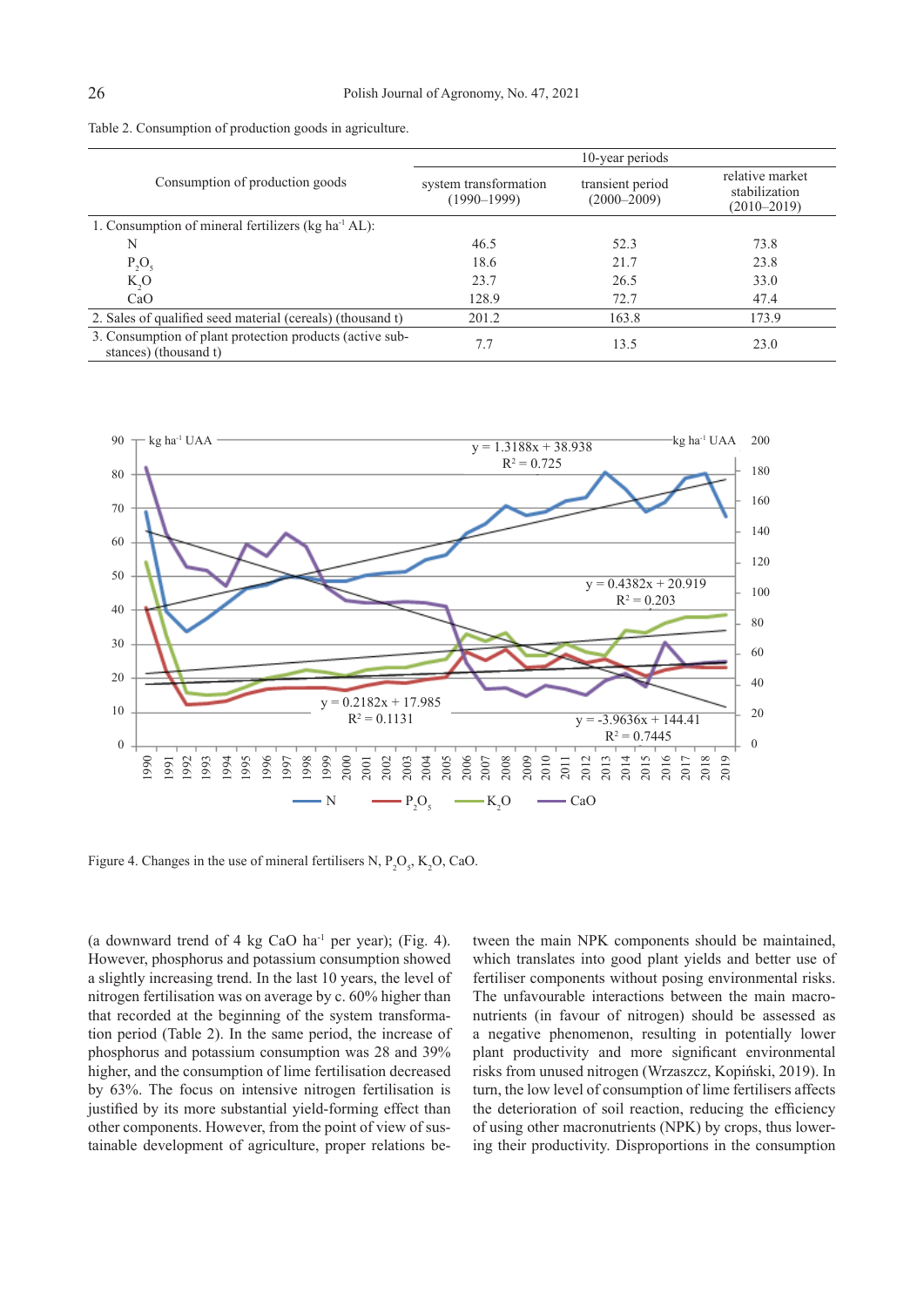

of macronutrients negatively influence the phosphorus and potassium balances, meaning that soil resources supplement P and K deficiencies. The low interest in the use of lime fertilisers, in the high share of acid and very acid soils, is worrying because of the significant influence of soil reaction on the effectiveness of the action and use of other nutrients. The strong downward trend in the use of calcium fertilisers was mainly due to the need to cancel budget subsidies for soil liming after Poland acceded to the European Union (Matyka et al., 2013). It should be concluded that over-fertilisation leads to economic losses and threats to the natural environment, while too low levels lead to a decrease in soil fertility and productivity.

The consumption of certified cereal seed, evaluated by its sale, showed a decreasing trend (Fig. 5). In the last 10 years (2010–2019), the level of cereal seed sales was 13% lower than at the beginning of the system transformation period (Table 2). Since 2013, an improvement in this regard was observed (Fig. 5). It is worth emphasizing that high-quality seed material is crucial to achieving good yields with suitable quality parameters.

The consumption of pesticides followed a different pattern (Table 2, Fig. 5). At the transition stage of the transformation (2000–2009), the consumption of pesticides increased significantly, and in recent years (2010–2019), it reached almost a 3-fold increase compared to the state at the beginning of the systemic transformation period. A stronger upward trend occurred after 2004 when Poland joined the European Union structures (Fig. 5). The average annual increase in the consumption of pesticides happened at the rate of 0.77 thousand t of an active substance.

# **Outputs of agricultural production**

In 2000–2019, the share of cereals slightly exceeded the threshold value of 66% (Table 3), considered a sustainability criterion and an acceptable value for crop management reasons (Kuś, 1995; Majewski, 2010; Ziętara et al., 2021). The lowest contribution of cereals to total sown area was found in 1990 (60%) while the highest in 2002 (77%); (Fig. 6, 7). The forecast for 2020 predicted that it would reach 73% (Krasowicz, Kuś, 2010).

Among the main crop groups, the share of potato and oilseed rape and turnip rape in sown area changed the most (Fig. 6). The importance of potato is clearly decreasing; in 1990 it occupied 13% and in 2019 only 3% of the sown area. Rapeseed and turnip rape in the corresponding years occupied 3.5 and 8.1% of the planted area, respectively. The systematic increase in the percentage of oilseed rape in sowings can be associated with developing the liquid biofuel market (Matyka, 2018). Fodder crops between 1990 and 1993 accounted for 12–14% of the sown area, while between 2011 and 2019, their share decreased to 8–10%. Variations in the area under other plant groups were relatively small. It should be stressed that the sowing structure of the main crops in Poland shows significant regional dif-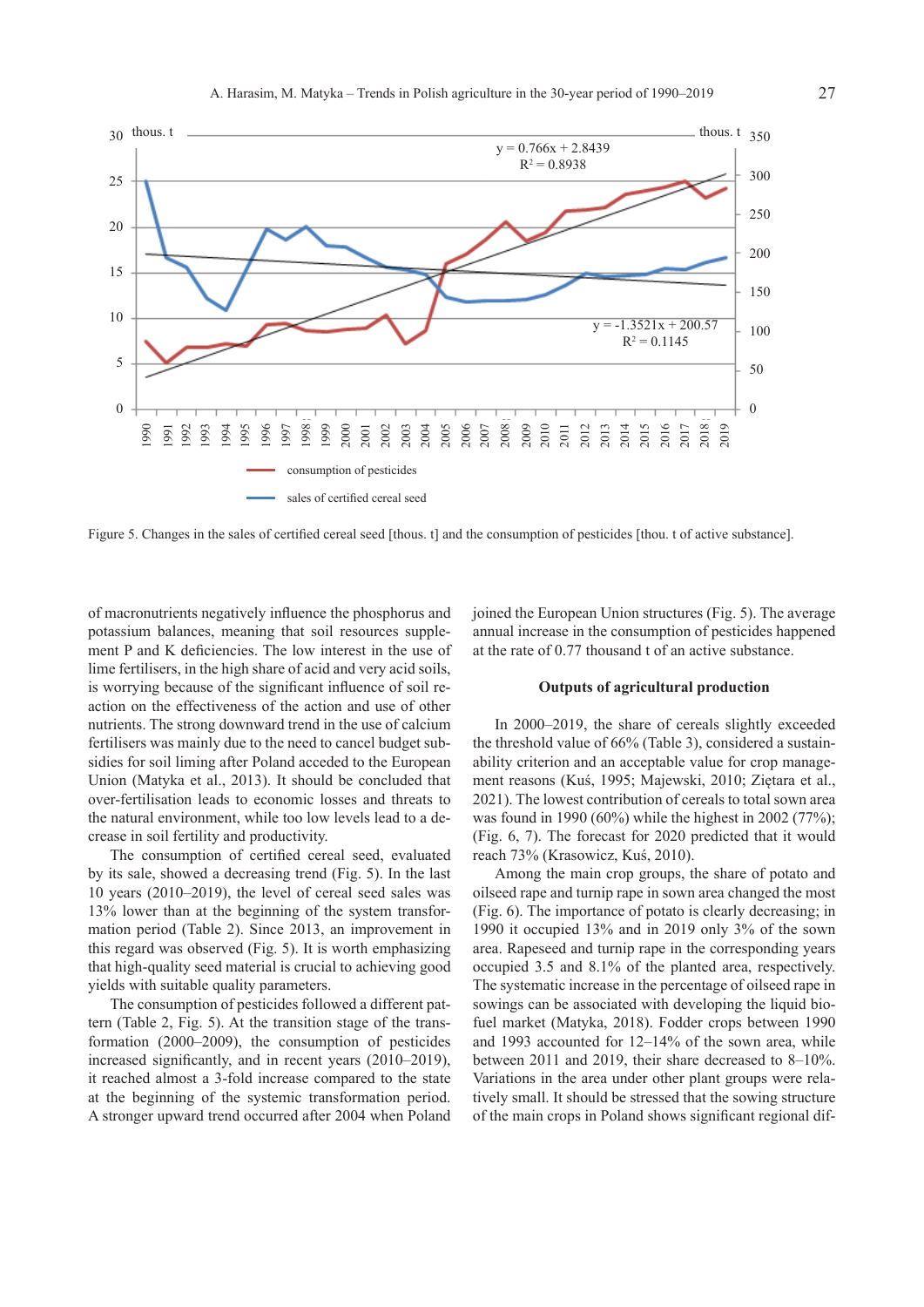

Figure 6. Sowing structure in Poland by groups of crops in 1990–2019 [%].

ferentiation (Matyka et al., 2013; Matyka, 2018). However, this issue was not the subject of the study.

Despite unbalanced mineral fertilisation (unfavourable ratios between applied NPK macronutrients), an apparent increase in yield levels was achieved for cereals and sugar beet (Table 3). The upward trend of sugar beet root yield was more substantial than that of cereal grain. The beet yield increase occurred at the rate of 1.18 t ha<sup>-1</sup> year<sup>-1</sup>, while the cereal yield was  $0.04$  t ha<sup>-1</sup> year<sup>-1</sup> (Fig. 8). It is worth adding that the reduction in cereal yields in 1992 and 1994 (Fig. 8) was primarily due to unfavourable weather conditions (drought) (Doroszewski et al., 2014; Klepacki, 2002; Ufnowska, Kukuła, 2002; Woś, 1998 a) and a low level of mineral fertilisation (Fig. 4). In the last 10 years, 2010– 2019, the average cereal grain yield increased by more than 30% compared to that achieved in the initial period of sys-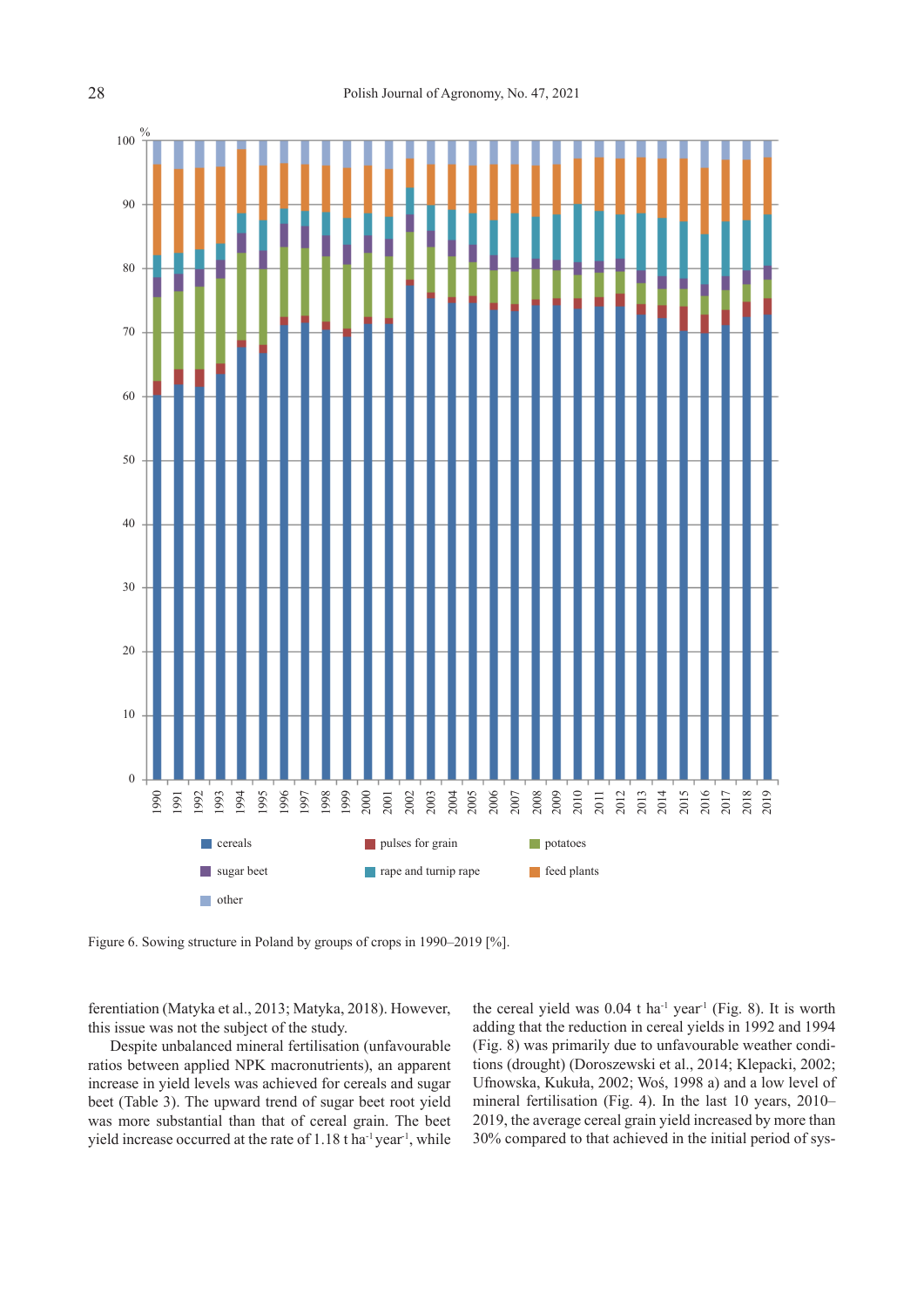Table 3. Indicators of agricultural production.

|                                                                  | 10-year periods                          |                                     |                                                     |  |
|------------------------------------------------------------------|------------------------------------------|-------------------------------------|-----------------------------------------------------|--|
| Agricultural production                                          | system transformation<br>$(1990 - 1999)$ | transient period<br>$(2000 - 2009)$ | relative market<br>stabilization<br>$(2010 - 2019)$ |  |
| 1. Share of cereal in sown area [% AL]                           | 66.0                                     | 70.0                                | 68.3                                                |  |
| 2. Cereal yield $[t1]$                                           | 2.86                                     | 3.10                                | 3.78                                                |  |
| 3. Sugar beet yield [t ha <sup>-1</sup> ]                        | 35.1                                     | 44.1                                | 59.4                                                |  |
| 4. Livestock density [LU per 100 ha UAA]                         | 53.8                                     | 45.3                                | 46.1                                                |  |
| 5. Livestock density of cattle [heads per 100 ha UAA]            | 41.9                                     | 34.1                                | 40.6                                                |  |
| 6. Livestock density of pigs [heads per 100 ha UAA]              | 105.4                                    | 104.7                               | 81.3                                                |  |
| 7. Production of diary milk [1 ha <sup>-1</sup> UAA]             | 672                                      | 703                                 | 868                                                 |  |
| 8. Average quantity of diary milk per cow [1 year <sup>1</sup> ] | 3220                                     | 4089                                | 5229                                                |  |
| 9. Production of animals for slaughter [kg ha <sup>-1</sup> UAA] | 223                                      | 283                                 | 412                                                 |  |
| 10. Production of meat [kg ha <sup>-1</sup> UAA]                 | 168                                      | 214                                 | 309                                                 |  |



temic transformation (Table 3). As for sugar beet, in the analogous comparison, the increase in the yield level was approximately 70%.

The level of grain yield in the examined 30-year period (1990–2019) was significantly ( $r = 0.73$ –0.80) affected by such factors as the size of agricultural area in a farm  $(x1)$ , the level of NPK mineral fertilisation (x3) and the intensity of chemical plant protection (x4), which is confirmed by high correlation coefficients describing interdependencies between these factors (Table 4). At the same time,

the percentage of cereals in the total crop area  $(x2)$  had no significant effect on their productivity. Based on statistical analysis, under a strong correlation between factors x1, x3, and x4, the dependence of cereal grain yield (Y) on the level of NPK mineral fertilisation (x3) can be described by the following regression equation:

$$
Y = 1.6777 + 0.0145x3; R^2 = 0.53
$$

Thus, the variability in cereal grain yields was explained by 53%.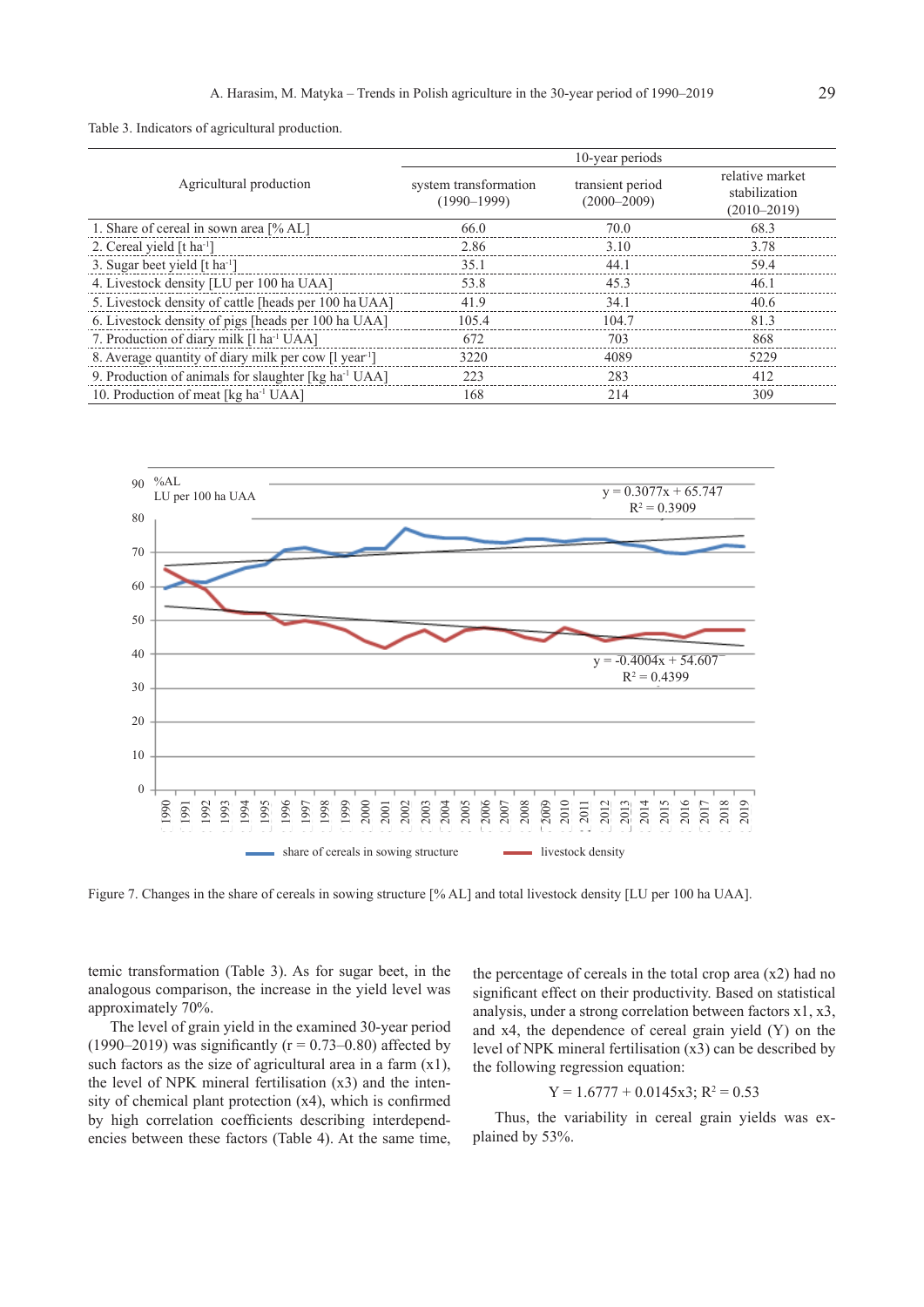sugar beet cereals 1990 1991 1992 1993 1994 1995 1996 1997 1998 1999 2000 2001 2002 2003 2004 2005 2006 2007 2008 2009 2010 2011 2012 2013 2014 2015 2016 2017 2018 2019 80 70 60 50 40 30 20 10 0 t ha-1 t ha-1 4.5 4 3.5 3 2.5 2 1.5 1 0.5 0  $y = 0.0439x + 2.5687$  $R^2 = 0.5762$  $y = 1.1847x + 27.834$  $R^2 = 0.8253$ 

Figure 8. Yield changes of cereal grains and sugar beet roots [t ha-1].

Table 4. Correlation between cereal grain yields and selected factors ( $n = 30$ ).

| Variable                    | V       | X.      | $X_{\alpha}$ | Х.      | Χ.      |
|-----------------------------|---------|---------|--------------|---------|---------|
| Y                           | 1.00    | $0.80*$ | 0.35         | $0.73*$ | $0.78*$ |
| $X_1$                       | $0.80*$ | 1.00    | $0.51*$      | $0.69*$ | $0.97*$ |
| $X_2$                       | 0.35    | $0.51*$ | 1.00         | 0.24    | $0.45*$ |
| $X_3$                       | $0.73*$ | $0.69*$ | 0.24         | 1.00    | $0.75*$ |
| $X_{\scriptscriptstyle{A}}$ | $0.78*$ | $0.97*$ | $0.45*$      | $0.75*$ | 1.00    |

\* correlation significant at  $\alpha$  = 0.05

 $Y$  – cereal grain yield  $[t<sup>1</sup>]$ 

 $x_1$  – area of private farms exceeding 1 ha of UAA [ha<sup>-1</sup>]

 $x_2$  – share of cereals in sown area [%]

 $x_3$  – mineral fertilizers NPK [kg ha-1]

 $x_4$  – consumption of plant protection products [active substances], [kg ha<sup>-1</sup>].

The production of slaughter livestock and livestock converted to meat was characterised by a very similar and strong ( $R^2 = 0.86$ ) upward trend (Fig. 9). Since 1994, both indicators have shown a developing trend. The livestock meat production during the whole research period represented on average 75% (in annual terms) of the slaughtered livestock production volume (reflected in Fig. 9). The livestock production in the last 10 years (2010–2019) was 84% higher than the period at the beginning of the system transformation (Table 3).

As an essential measure of agricultural production intensity, the total animal livestock rate showed a slight downward trend at an annual rate of 0.4 LU per 100 ha UAA (Fig. 7). The most significant decrease in animal livestock density occurred in 1990–2004, while later its fluctuations were small, without a clear tendency. In terms of livestock production, the total animal livestock density increased between 1990 and 2005, and in the following period, it remained balanced but lower. Between 2000 and 2019, a decrease in animal livestock density of about 15% with its status from 1990 to 1999 was observed (Table 3). In the prediction for 2020, it was assumed (Krasowicz, Kuś, 2010) that the total animal livestock density in Poland is going to be at a higher level (47.1 LU per 100 ha UAA) than in 2000–2019 (45.7 LU per 100 ha UAA) (Table 3).

In recent years, the upward trend in beef and veal livestock production has been considered a positive phenomenon, while the importance of pork livestock production has declined (Matyka, 2018). The lowest total cattle stocking rate level occurred in 2000–2009 (Table 3), while a slight improvement of such indicator has been observed since 2012 (Fig. 10). For pigs, the livestock rate decreased more in 2010–2019 by 23% compared to its level in 1990–2009 (Table 3). The falling trend for the 30 years amounted to 1.2 LU per 100 ha UAA per year (Fig. 10). Such indicators of animal production as production of cow milk and annual milk yield per cow were characterised by quite considerable dynamics. The milk production increased annually by 9.3 l ha-1 of UAA, and the milk yield per cow increased by  $100$  l year<sup>1</sup> (Fig. 11). In the last 10 years,  $2010-2019$ , milk production was 29% higher than the one achieved at the beginning of the system transformation period (Table 3). In the comparable time comparison, the annual milk yield per cow was higher by 62%.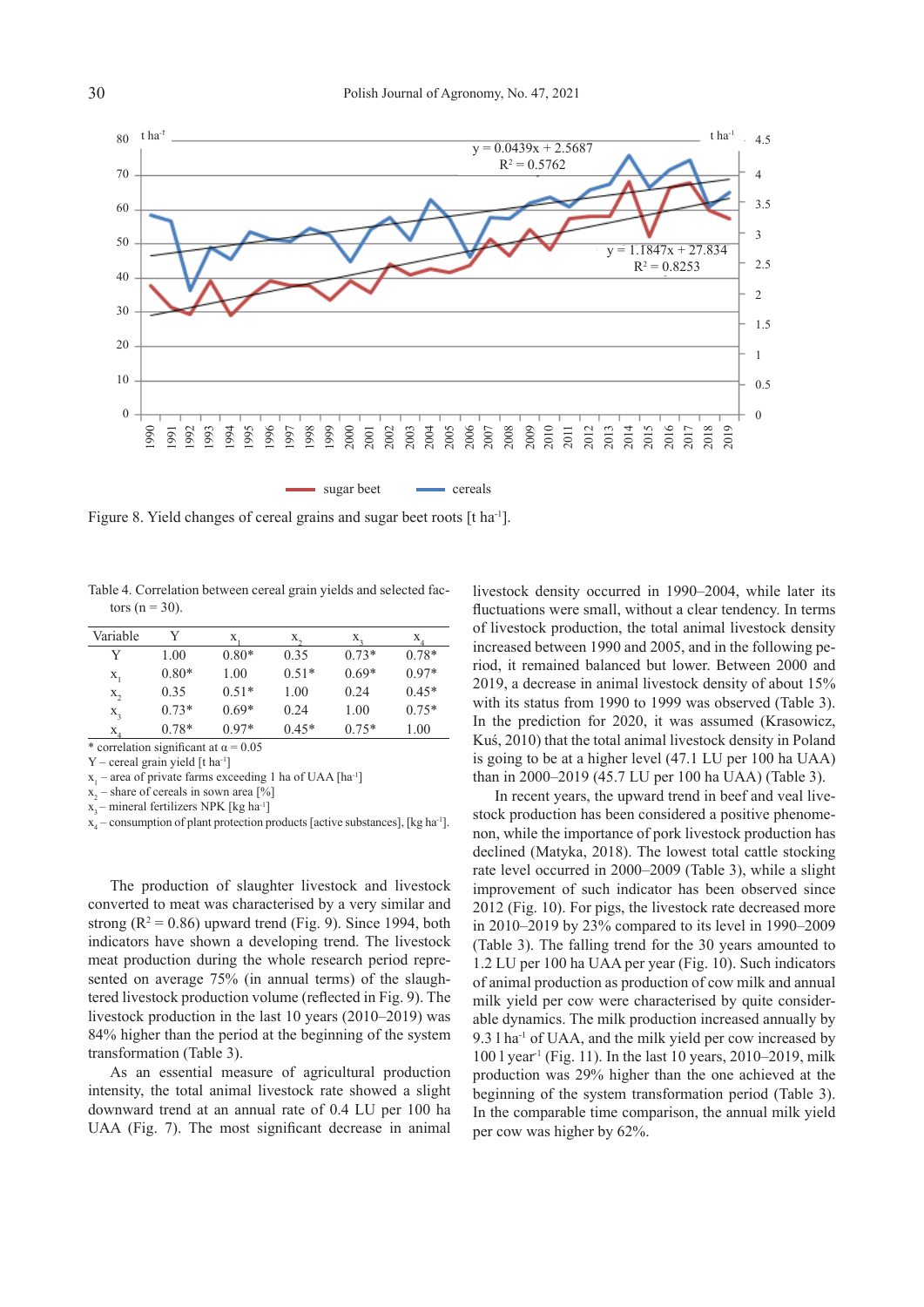



It deserves to be emphasized that agricultural production (including farm fertiliser management) shows high regional differentiation (Matyka et al., 2013; Matyka, 2018; Krasowicz, Kuś, 2010; Wrzaszcz, Kopiński, 2019). The issue of regional agricultural differentiation requires a separate study, which would deepen the knowledge on this problem.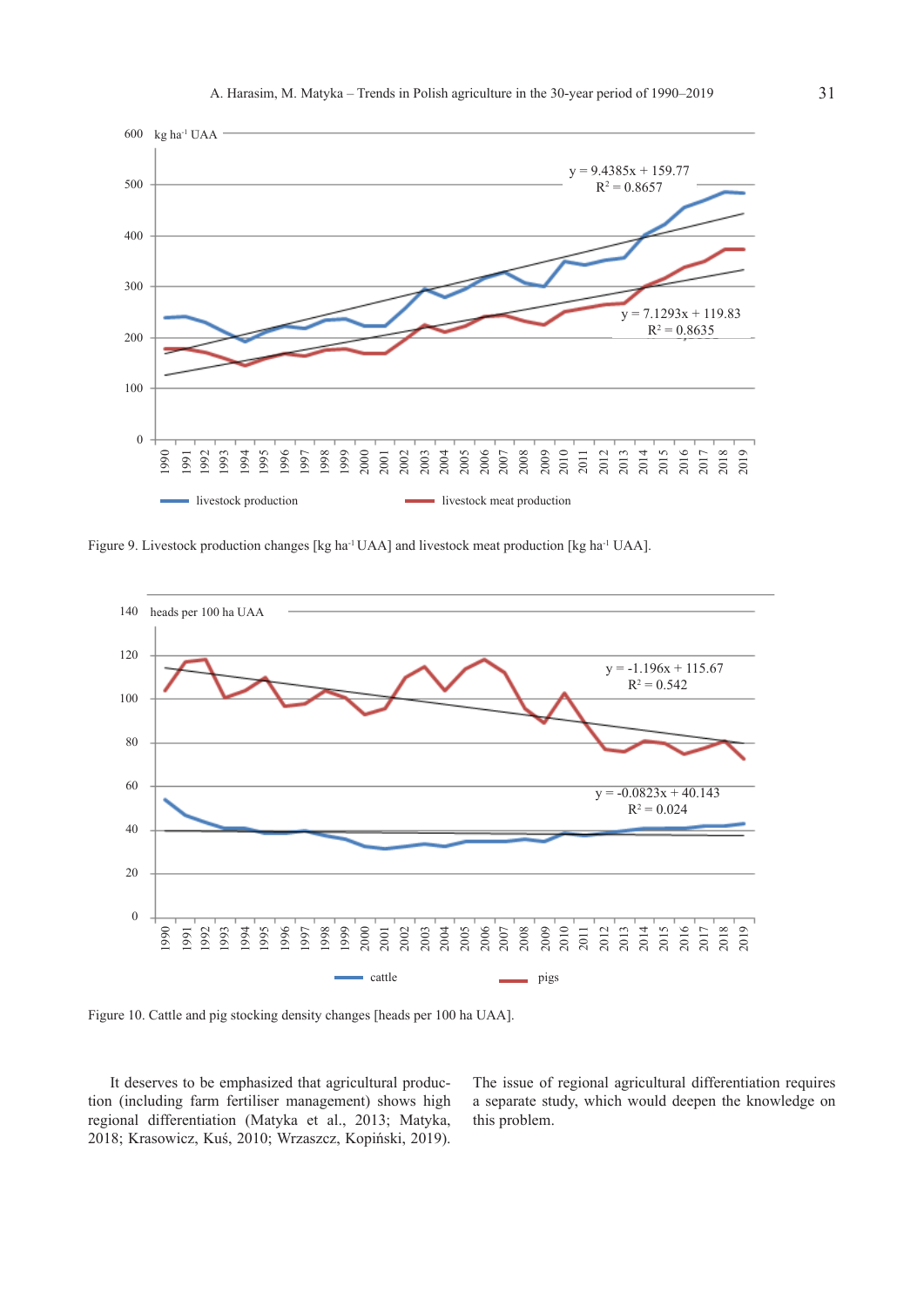Figure 11. Changes in diary milk production  $[1 \text{ ha}^{-1} \text{ UAA}]$  and annual milk yield from a cow  $[1 \text{ ear}^{-1}]$ . annual milk yield from a cow 7000 6000 5000 4000 3000 2000 1000  $\theta$  $\frac{1}{v}$  l ha<sup>-1</sup> UAA 1200 1000 800 600 400 200 0  $y = 100.02x + 2629.1$  $R^2 = 0.9681$  $9.3515x + 602.69$  $R^2 = 0.632$ 

# SUMMARY

Significant dynamics of changes characterised the level and structure of agricultural production in the analysed years. The Common Agricultural Policy, whose instruments accelerated and strengthened transformation and restructuring processes in Polish agriculture, significantly impacted the changes taking place. There have been processes of specialisation and concentration of production.

As a result of the system transformation and Poland's accession to the structures of the European Union, farms deepened specialization by using production factors to develop leading agricultural activities in terms of increasing the scale and commodity production (Matyka, 2007; Matyka et al., 2013). Based on own assessment and analyses of other authors (Domańska K., Nowak A., 2013; Dzun, 2004; Klepacki, 2002; Matyka et al., 2013; Ufnowska, Kukuła, 2002; Zegar, 2009; Zegar, 2019; Ziętara et al., 2021), positive directions of Polish agriculture development can be distinguished, viz:

- development of farms larger in area,
- increase in the average area of farms and land concentration,
- increase in plant yields, animal slaughter and cow milk yields,
- reduction of employment in agriculture as a factor of growth of labour productivity.
	- On the other hand, unfavourable phenomena include:
- a decreasing area of agricultural land in Poland,
- decreasing outlays on some production goods, including low consumption of certified seeds and fertilizer lime,
- a downward trend in the stock of livestock but with a noticeable improvement in their productivity.

The main determinants of changes in the level and structure of agricultural production include: a decrease in the area of utilised agricultural land and the number of commercial farms, an increase in farm average size, and an improvement in plant and animal productivity.

# REFERENCES

- **Domańska K., Nowak A., 2013.** Polish agriculture changes in the period 2002-2010 in the context of sustainable development economy. Roczniki Naukowe Ekonomii Rolnictwa i Rozwoju Obszarów Wiejskich, 100 (3): 29-39. (in Polish + summary in English)
- **Doroszewski A., Jóźwicki T., Wróblewska E., Kozyra J., 2014.**  Susza rolnicza w Polsce w latach 1961 – 2010. IUNG-PIB Puławy, 144 pp.
- **Dzun W., 2004.** Agriculture farms in the process of systemic transformation (1990-2002). Wieś i Rolnictwo, 1(122): 43  $-64$ . (in Polish + summary in English),
- **Gołębiewska B., 2010.** Organizational and economic effects of differentiation of relations between agricultural farms and their environment. Rozprawy Naukowe i Monografie, 363, SGGW Warszawa, 187 pp.
- GUS 1998–2020. Rocznik Statystyczny Rolnictwa. Główny Urząd Statystyczny, Warszawa / Statistical Yearbook of Agriculture. Statistics Poland, Warsaw.